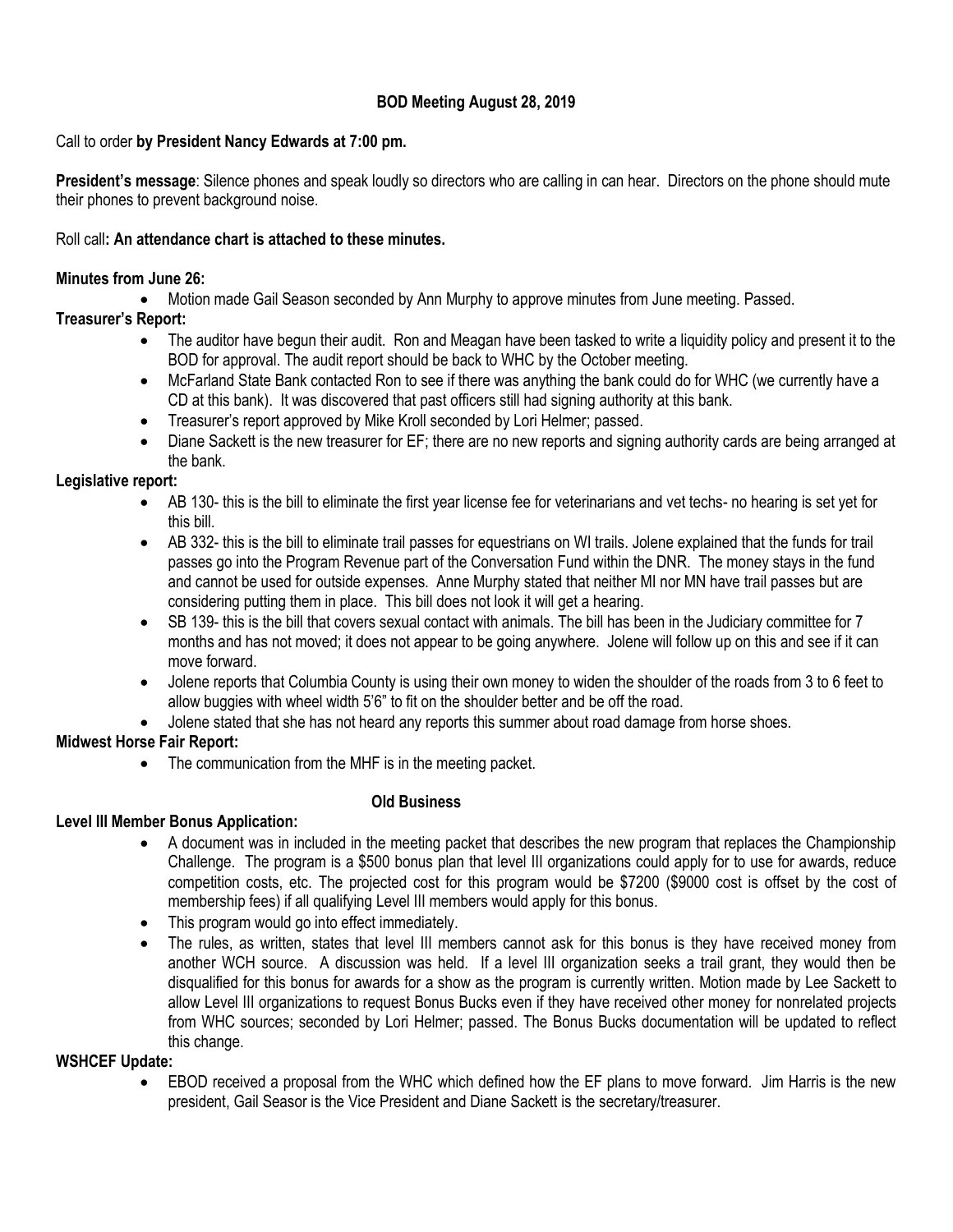- Jim Harris gave a summary of how the EF got to the state that they are in today. EF plans to keep the winter event going. Jim said he welcomes ideas from members on how other foundations are operating and working. Nancy will be contacting some other state horse councils who have foundations and seeking information.
- Nancy thanked Jim, Gail and Diane for stepping up to keep the Equine Foundation going.

## **New Business**

## **Membership Changes:**

- Mike Kroll led the discussion on the possibility of making a senior membership fee. The Budget & Finance committee looked at it and decided a discount was not feasible and will not recommend a senior discount.
- A youth membership was also discussed. Right now youth cannot join the WHC; a person needs to be 18 to join. Instead of creating a youth membership, it may be a better idea to give more money to a youth organization. The level II membership cost was discussed to move from \$45 to \$25/year; no action taken.
- Young adult membership (18-26 years old) was also discussed. Would it be worthwhile to get a young adult membership person to assist with getting more exposure? No action was taken.
- Dan Grunewald asked if a WIAA membership could be tied into a WHC membership for the youth. The cost of the WIAA membership fee is \$35- could we raise it to \$45 and now these kids are also WHC members. More discussion will be held on this in the future.
- Mike would like to put a statement on the Level III membership saying 'we strongly suggest to get involved with WHC'
- Lee Sackett talked about getting our message out as to who the WI Horse Council is and why the organization is important. People in the state do not know there is a horse council. We need to promote our programs such as scholarships, liability insurance, sponsorship, etc. This discussion takes it back to having an Executive Director who can promote the council. Future discussions will be held on this topic.

## **Public Relations- Farm Tech Days Recap:**

- Lori gave a summary of her day at Farm Tech Days. She said the day went well when she was there. Lee held two clinics a day that were well attended. One of the clinics was on how to get your horse used to drones.
- Jason gave a summary of the Jefferson Draft Horse Association. They had multiple teams at the event and they had good crowds when the teams were hitched up and working. The arena was dragged between demonstrations by draft teams pulling a drag.

#### **Annual Awards:**

 Pat Miller led the discussion; the meeting packet has the list of awards and information on how to nominate: January 10 is the deadline for awards except for Horse of the Year which is December 1.

## **WHC Office Record Retention Discussion:**

 Darla has been cleaning up some of the older files. Our auditors said we should keep records for 7 years. If any committee chair wants to go through the older records they should contact Darla; records need to be gone through before the February 2020 meeting.

## **Other:**

## **Proposed Bylaw Forum Submission Deadline Reminder: Oct 1:**

Reminder to get these in before the deadline

## **Coalition of State Horse Council's 2019 Fall Conference:**

Nancy and Lee will be going to Denver in October for this meeting.

## **Shepard Fest 2019- September 7:**

 The proceeds of this event benefit the Whitewater Area Mounted Search Team and Wisconsin Large Animal Emergence Response.

## **Future Meeting Dates**:

- $\bullet$  September 25, 2019
- October 23, 2019

Motion made by Scott Steer and seconded by Ron Miller to adjourn.